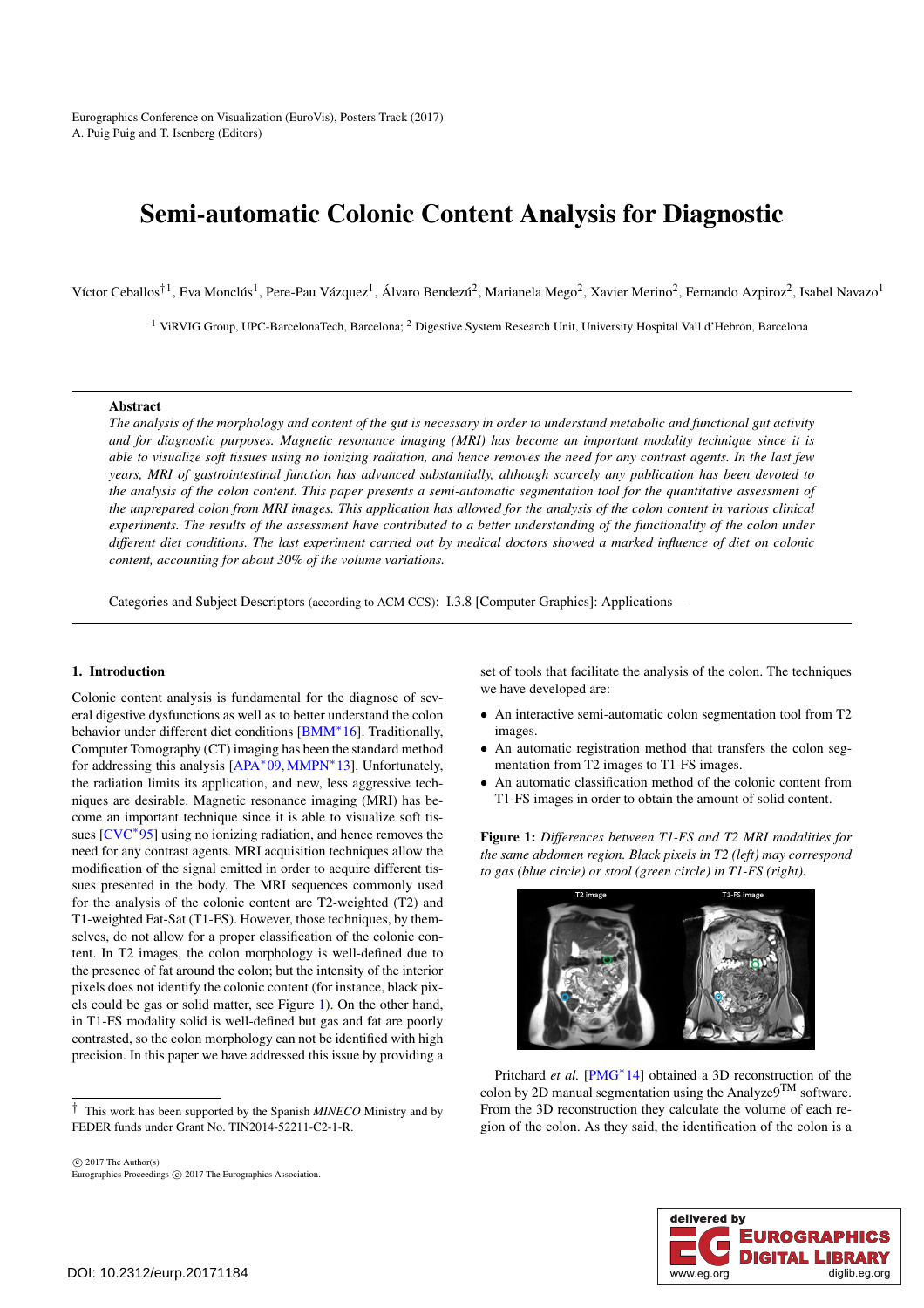<span id="page-1-1"></span>very time-consuming task, so its use is costly and thus not suitable for the clinical practice. Sandberg *et al.* [\[SNP](#page-2-5)∗15], on the contrary, developed a semi-automatic segmentation method for the quantification of the colon content from a manual segmentation over the T2-weighted images. From the segmentation of the colon on T2 weighted images, the software obtains, automatically, the segmentation of the colon on LAVA-Flex images using a rigid registration process. After that, the segmentation of the faecal content within the colon is performed using a classification step. Our proposal has a similar workflow than that of Sandberg *et al.*. However, we use completely different techniques in each step.

# <span id="page-1-0"></span>2. Materials and Methods

Figure 2: *Workflow of the system: colon content is achieved using T2 to identify the morphology and T1-FS to establish its content.*



The architecture of the application is shown in Figure [2.](#page-1-0) To begin with, the patient is scanned twice, first in T1-FS modality, and later in T2. These two sequences form our input dataset. The application eases the segmentation process for the medical doctor, using the following steps: First, an anisotropic contrast enhancement filter is applied to the images to enhance the colon boundary without losing details in the interior. Then, the user manually places some seed points on each image. The expansion of these seed points depends on the grey-level mapping defined by the window-level setting of the images. This process may need some user intervention in regions where the colon contour is not well defined because of surrounding tissues having the same grey-level intensity. We carefully designed the interaction to reduce user effort (i.e., mouse displacements) and time consumed. The colon segmentation takes around 20 minutes to complete, which is between 4 and 6 times faster than with regular segmentation techniques.

Solid content is identified using T1-FS images. So that, in order to obtain a good baseline of the solid content that a human-eye is able to classify, we asked medical doctors to manually segment a set of different T1-FS image sequences. The comparison between the obtained results and the expected amount of solid content inside the colon based on the analysis of CT images revealed the uncertainty presented in MRI images. Medical doctors were able to identify  $73.47 \pm 16.2\%$  of solid volume inside the colon with respect to the total colon volume; and Bendezú *et al* [\[BBB](#page-2-6)∗16a] stated that the expected solid volume is 90% with respect to the total colon volume. These results led us to develop a more accurate method for the computation of the colon content. Moreover, manual procedures cost from 1 to 2.5 hours for an experimented user.

We reduce this manual process by using the previously segmented T2 images. First, an automatic registration using the *ANTs* software package  $[ATS^*11]$  $[ATS^*11]$  registers the T2 images to the T1-FS set using a deformable transformation. Once the identification of the colon in T1-FS has been computed, and optionally interactively corrected, the system calculates automatically the solid content on it. This process consists of classifying the pixel intensities according to the percentage of solid content they represent. We established three categories: *Non-Solid* (0% solid), *Uncertain-Solid* (the percentage of solid is defined computationally) and *Solid* (100% solid). The classification of the intensities pixels is based on the k-means clustering algorithm. We use this algorithm to define the upper bounds of the three categories. Once the range of pixel intensities belonging to the *Uncertain-Solid* category has been established, the amount of solid that each pixel intensity represents is determined by using a piecewise linear function defined by the upper-bound values of the different clusterings used to determine the three categories.

## 3. Results

The evaluation of the system was carried out by different experiments that evaluate each step in an isolated way. First of all, the *inter-observer agreement* was evaluated by two observers. The reproducibility of the measurements was analyzed using Bland Altman plots which yielded similar results for the total colon. In order to evaluate the accuracy of the identification of the colon content, different experiments have been carried out. First of all, we compared the manual segmentation on T1-FS with respect to the automatic segmentation. Since the manual segmentation does not contain all of the solid content, we decided to compare the manual segmentation with just the *Solid* category. The results we obtained were very satisfactory in terms of the correspondence between them:  $86.14 \pm 6.5\%$  of the volume of the manual segmentation belongs to the *Solid* category. Moreover, we designed other experiment in order to validate the accuracy achieved when computing the solid volume, by comparing it to the real feacal measured volume (image sequences before and after defecation were compared). The results were very satisfactory. In the *before* sequence, the total colon volume is  $848.97 \pm 148.43$  mL, the solid volume is 769.64  $\pm$  143.41 mL., and the amount of solid content is 90  $\pm$ 4.47% of the total volume. In the *after* sequence, the total colon volume is  $690 \pm 158.16$  mL, the solid volume is  $630.34 \pm 146.84$ mL., and the amount of solid content is  $91.52 \pm 6.49\%$  of the total volume. Analysing the difference between the two acquisitions, the computed solid volume is  $139.29 \pm 106.48$  mL. which agree with the real solid volume defecated (136.27 $\pm$  78 mL.). The results obtained are accurate within the required precision by the medical doctors.

### 4. Conclusions and Future Work

This paper presents a semi-automatic segmentation tool for the quantitative assessment of the unprepared colon from MRI images. The application is currently being used by physicians in all experi-mental studies where MRI is required [\[BMM](#page-2-0)<sup>∗</sup>16, [BBB](#page-2-8)<sup>∗</sup>16b].